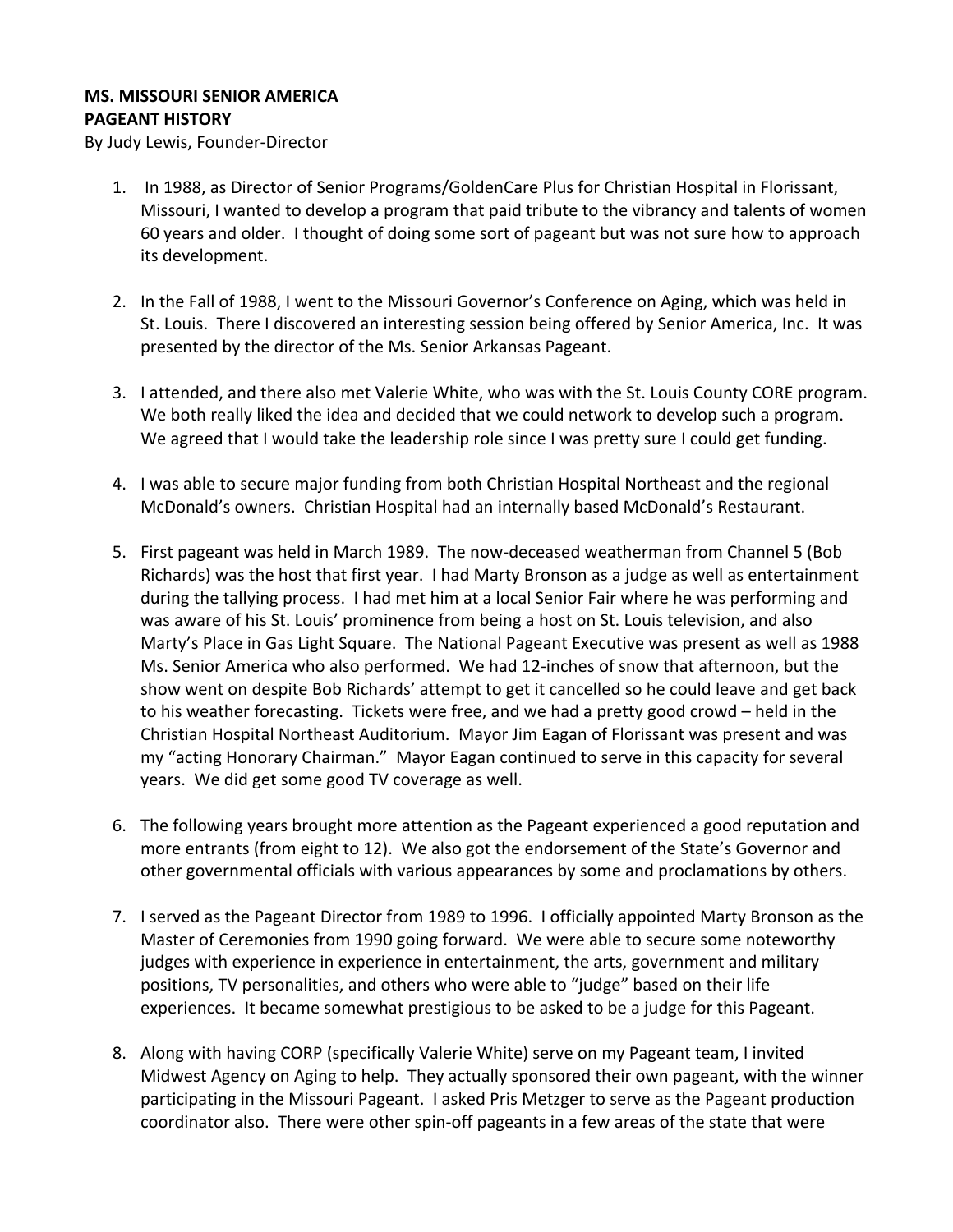feeders into this pageant.

- 9. During my years as Director, I was also able to secure some noteworthy appearances for Ms. Senior Missouri around the state. When Del Hoffman was crowned Ms. Senior America in 1994 at Reno, this was the crowning glory for our pageant. A couple of special appearances she made were being hosted by the Missouri Governor in Jefferson City – he also proclaimed it Del Hoffman Day throughout the state shortly after she won the crown; carrying the Olympic Torch in St. Louis in 1994 when it was coming through the city; singing the National Anthem at the July 4, 1994 Cardinal Baseball game.
- 10. From 1989 to 1996, the Ms. Senior Missouri winners had good success at the national Ms. Senior America Pageant as Follows:
	- \* 1989 Claire Sherwood (tap dancer) Top Ten
	- \* 1990 Scotty Hartig (dancer/singer) 3rd Runner Up
	- \* 1991 Fannie Scantlin (Minnie Pearl impersonator) Top Ten
	- \* 1992 Perry Moreno (singer) 2nd Runner Up
	- \* 1994 Del Hoffman (singer) Ms. Senior America
	- \* 1995 Pat Bruder (tap dancer) Talent Award
	- \* 1996 Gerri Brown (tap dancer) Top Ten

Numbers of states participating in the national pageant grew from 25 in 1989 to around 45 when I left in 1996.

- 11. I left the employment of Christian Hospital in 1996, at which time sponsorship by both the hospital and McDonald's ended.
- 12. My time with the pageant is still one of my most treasured experiences and I still miss it.

Written by Judy Lewis in November 2014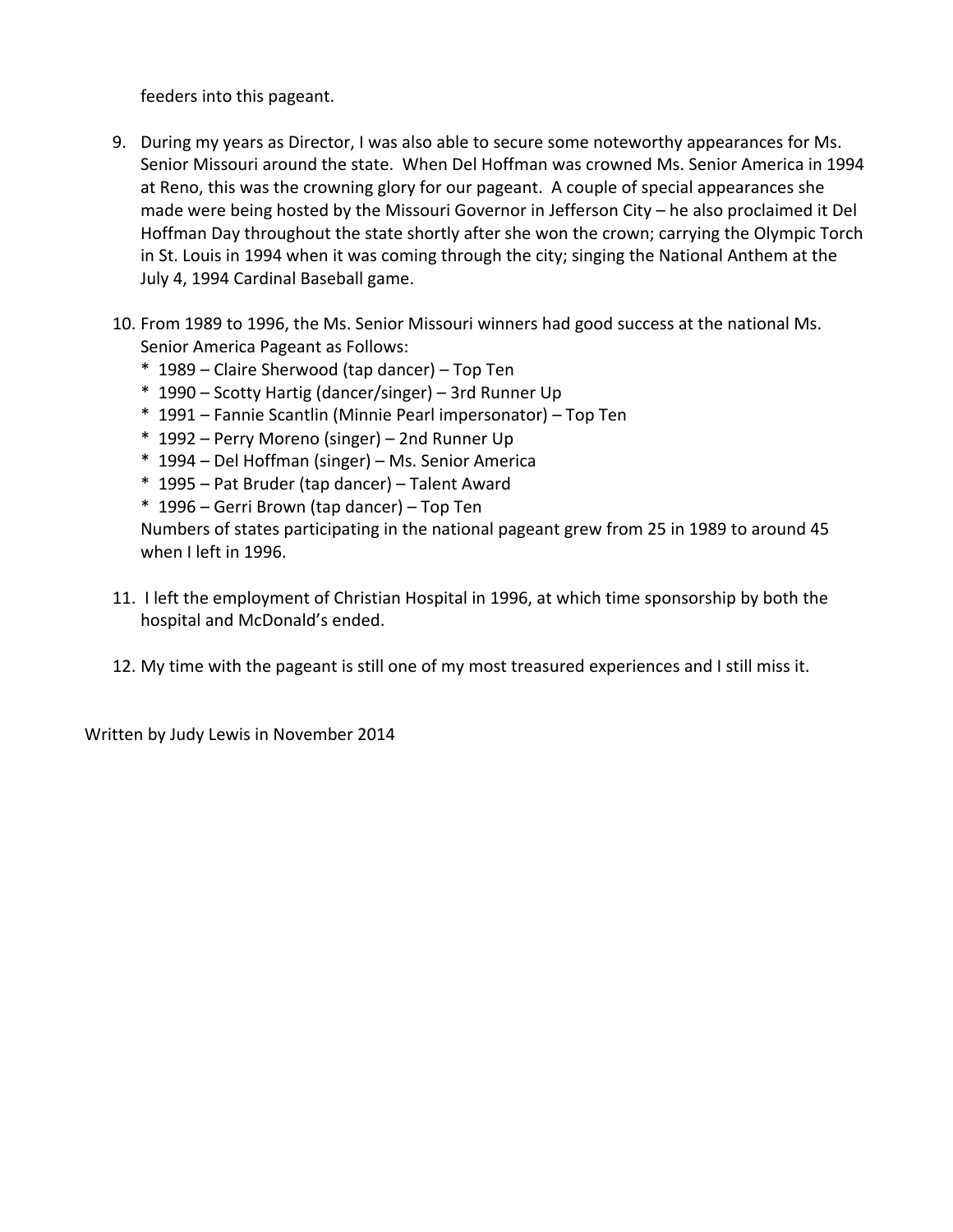## **Twenty-Five years of Cameo Club History 1989 to 2014**

As early as 1990 some of the 1989 contestants became members of a group, they called the Cameo Club, to bring word of the Senior Missouri Pageant and promote senior awareness. The state had to have pageants for five years before they could qualify to become members of the National Cameo Club. That happened in 1994. The original 1990 club numbered ten, and they started making plans to book dates to perform for ladies' groups where they could promote the pageant and solicit contestants. They decided to meet four times per year to keep up to date on activities. The club had to start meeting monthly) when Joan Daues became director) to keep up with our activities. There are no active members from those early years, so Helen Kahre and I (Pat Bruder) have become the seniors representing membership since 1995. It has been inspiring to be part of a group of women who have accomplished so much!

At the end of 1996 Judy Lewis left Senior Missouri with no backing and no financial support. Del Hoffman, who was Ms. Senior America 1994, was generous and interested enough to take over. She worked every possibility to get sponsorship and support for the pageant. She arranged for the 1997 pageant to be held during the Missouri State Fair.

Where Joan Daues was selected Senior Missouri and was to become a very important part of Senior Missouri. It was the first appearance of the Cameo Kickers – who tap danced under the direction of Pat Bruder! The tambourine number was also performed under the direction of Claire Sherwood – Our first Queen.

The 1998 pageant was held during the Senior Olympic Games in Columbia, Missouri at Stevens College Windsor Auditorium. Dolores Rehling was  $1<sup>st</sup>$  Runner-Up, but later became the 1998 Queen – She also was an important part of the firm foundation of Cameo. She kindly became choreographer for the tap group and was the driving force to make our tambourine group the best. After the 1998 Pageant, Joan Daues was courageous enough to agree to be the state director. With no experience in this field, she took over with determination to make this an outstanding Cameo Club and a great pageant. She found venues which had pleasant theaters and were affordable to the budget, which she worked so hard to acquire.

In 2001 Joan arranged for the use of the Florissant Civic Center Theatre, which has become our home. While working on pageant duties, she put much effort into making the Cameo Showcase a success, to earn funds to help support the Pageant. The club did 20 to 25 shows a year – which she booked, toted equipment, emceed, and made hundreds of phone calls to make sure everyone knew they were listed to entertain, where to go, and when!

A few years later she formed a group of former Queens to make appearances to further awareness of senior women and what they can accomplish in their lives. She asked Marlene Grant, Ms. Missouri Senior 1996, to direct the group. Joan made the Ms. Senior Missouri Cameo Club a self-sustaining organization, which supported the pageant as well as donates to a number of worthy charities.

In 2008 and 2009, Jan Barrett (2005) joined Joan as State Co-Directors. Joan wanted to retire and leave the position to a competent and creative person.